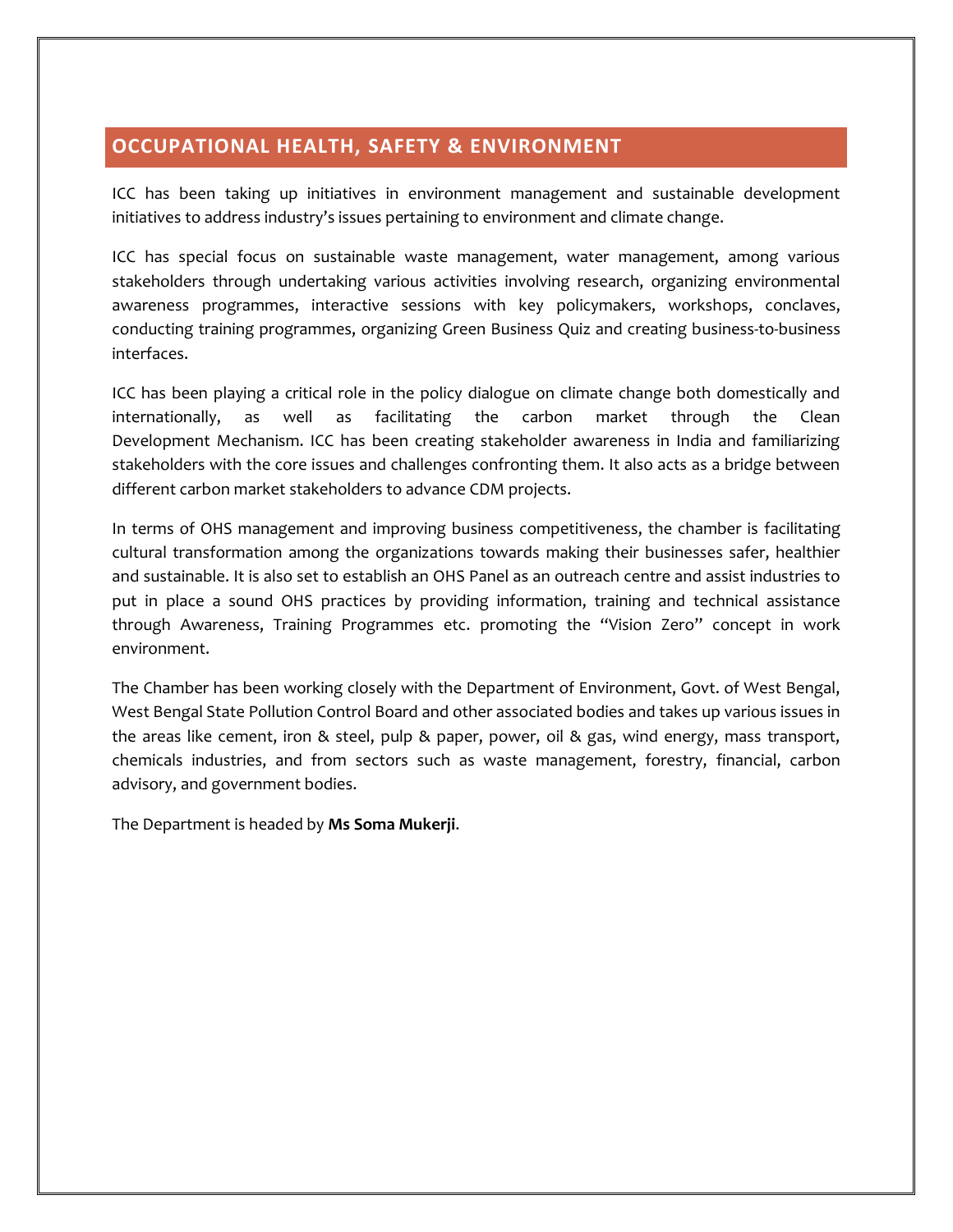#### OCCUPATIONAL HEALTH, SAFETY & ENVIRONMENT (SECTOR BRIEF)

# CURRENT SCENARIO

Safety and occupational health is of paramount importance in all emerging economies. The benefits of compliance to occupational health lead to increased productivity, better quality of work and reduced employee turnover. Occupational health is the highest degree of physical, mental and social well-being of workers in every occupation. It appraises organization to follow good working environment from viewpoint

From the viewpoint of health and safety, occupational health requires efforts and procedures for documentation of workplace hazards, safety measures, reduction of accidents and exposures to harmful situations and substances. It also involves training in accident prevention, safety precautions and emergency responses as well as uses of protective clothing and equipment. Also from the Environmental point of view, it involves by creating a systematic approach for complying environmental regulations such as waste management, waste air control and also health hazards issues all the way to keep Working Environment good and healthy.

While 4% of the Gross Domestic Product (GDP) is spent on health care, almost 75% of this is spent on curative health care services. Invariably, a negligible amount is spent on occupational health care.

On the other hand, India's environmental consulting services market is expected to grow from around USD 0.55 billion in 2016 to around USD 0.75 billion in 2020, and India stands as the 3rd largest environmental technologies market worldwide. Due to increasing investments in infrastructure and manufacturing, environmental consulting services market in the country is expected to grow at a CAGR of 4.3% in the forecast period.

India is also the 5th largest e-waste producer in the world with 1.8 million tons of e-waste generated every year which is expected to rise to 5.2 million tons by 2030.

India has also ratified the Paris Agreement in 2016 under which an ambitious target is been set up by the government to achieve 175 GW of renewable energy capacity by 2022. It also includes 100 GW of solar capacity addition and 60 GW of wind power capacity by 2022. 60 solar cities are to be developed in India as part of Ministry of New and Renewable Energy's Solar Cities program. With high set targets and growing environment related issues there exists huge opportunities for improvement and growth of environmental services in India.

Indian pollution index in the year 2016 was 76.93 wherein, air pollution in India was higher at 70.57, and the water pollution was at 68.99. Air Pollution is one of the major health threat in the modern day metropolitan India. As per a report released by Health Effects Institute, USA (April 17, 2018) India alone accounts for 25% of all the air pollution-related deaths in the world during 2016.

Over 300 million MT of plastics are produced globally p.a. and nearly 50% of this volume is for disposal applications. Size of the plastic Industry in India is estimated at USD 16534.516 million with plastic consumption of 13 million tonnes per year and waste generated accounts for 9 million tonnes per year. More efforts towards recycling of plastic waste is the need of the hour to save the